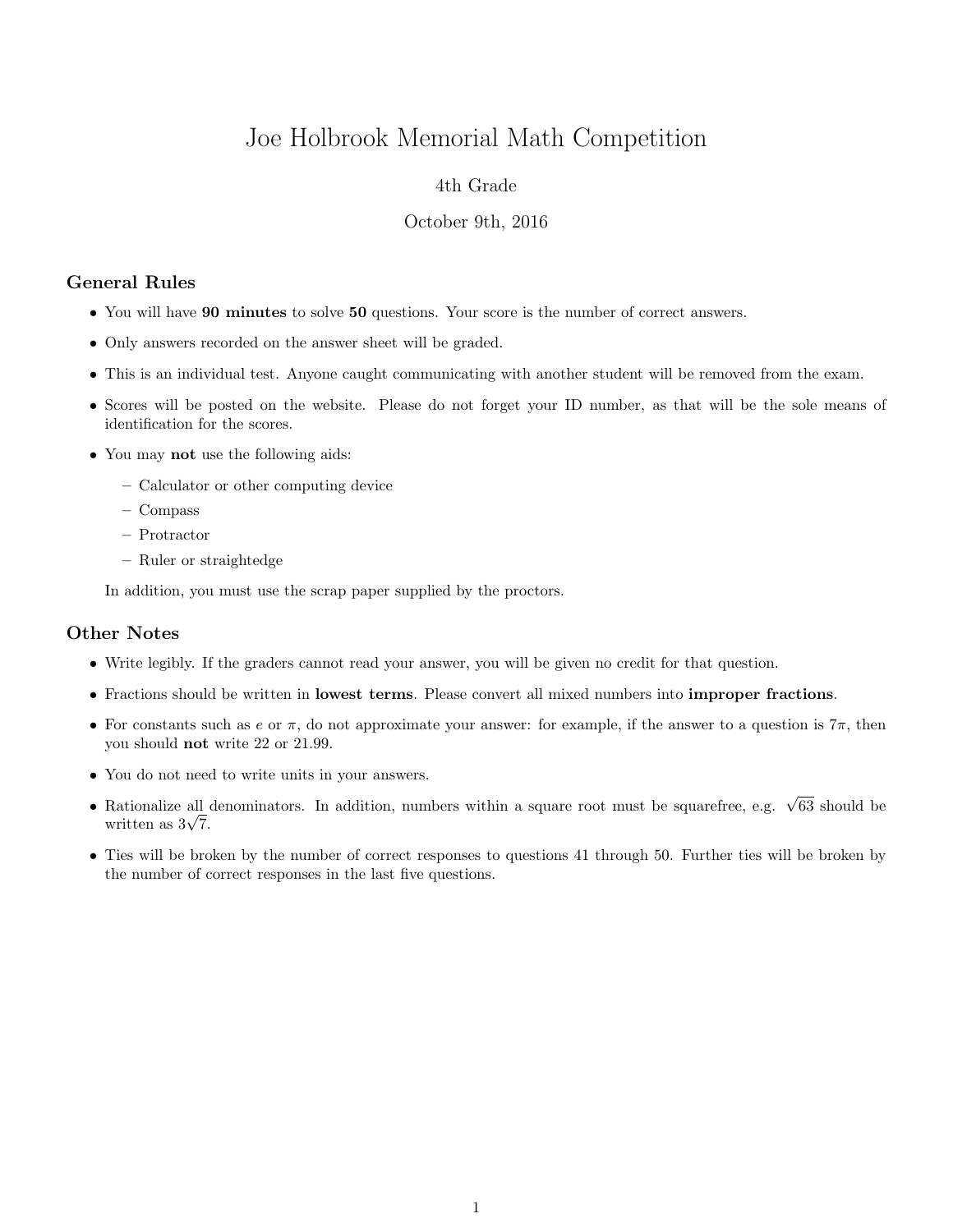- 1. Kelvin the Frog's favorite song is 6 minutes long. How many times can he listen to the song in half an hour?
- 2. Compute  $-17 \times -16 \times -15 \times \cdots \times 15 \times 16 \times 17$ ?
- 3. Alex the Kat has written 25 math problems. If he wants to write 40 in total. how many does he have left to write?
- 4. The Bergen Tech soccer team won a match 5 to 2. How many goals were scored in all?
- 5. How many more sides does a hexagon have than a triangle?
- 6. Zack made half of his eight 3-point shots. How many points did he score?
- 7. What fraction of months start with a J?
- 8. If Mr. Pinyan grades 150 tests at the end of each of the three trimesters, how many tests does he grade in a year?
- 9. If the Bergen County Academies' field has an area of 5100 square yards and one third of the field is covered in geese droppings, what is the total area of the clean regions of the field?
- 10. If Yousun is 5 feet tall and Youjung is 6 inches taller than Yousun, how tall is Youjung in inches?
- 11. Compute the sum  $123 + 12.3 + 1.23$ .
- 12. A phone has a maximum battery life of 10 hours. There is 12% battery left. How many minutes are left until the phone dies?
- 13. What is the value obtained when  $4^4$  is divided by  $2^2$ ?
- 14. What is the value of  $\frac{1}{2} \times \frac{2}{3}$  $\frac{2}{3} \times \frac{3}{6}$  $\frac{5}{6}$ ?
- 15. Compute  $\frac{5}{55} \times 5555$ .
- 16. When Kelvin the Frog was a tadpole, he took the JHMMC. His score improved by the same number of questions every year. If he got 31 questions right in 4th grade and 43 questions right in 8th grade, how many did he get right in 7th grade?
- 17. Harry Hounini, the famous magician, invents a magic trick, and he hopes you will test it out for him. This is how the trick works: first think of any number. Now add that number to 2016, and multiply the sum by 4. Now subtract 12 from the product, and divide the result by 4. Lastly, subtract off the original number. Incredibly, Hounini knows exactly what that number is. What is it?
- 18. What is the value of  $\frac{1}{2} \times \frac{8}{16}$  $\frac{8}{16} \times \frac{17}{34}$  $\frac{17}{34} \times \frac{50}{100}$  $\frac{100}{100}$ ?
- 19. The number of lilypads in Kelvin the Frog's pond doubles every day. If there were 48 lilypads on Saturday, on what day of the week did he have an odd number of lilypads?
- 20. In a ping-pong game that ends when a person hits 21 points, Marvin and June scored 34 points together. If Marvin won, how many points did June score?
- 21. Compute  $1 + 2 + 3 + 4 + 5 + 6 + 7 + 8 + 9 + 10 + \ldots + 63$ .
- 22. A fruit smoothie has 10% water. A soda has 2% water. If 1 liter of the smoothie and 1 liter of the soda are mixed, what percent of the resulting solution is water?
- 23. Jake bought a bad batch of eggs, and some of his cakes have gone bad. There was a total of 132 cakes, but two out of every three were bad. If he threw out all of the bad cakes, how many does he have left?
- 24. Evaluate  $1 + 3 + 5 + \ldots + 17 + 19 + 31 + 33 + \ldots + 59$ .
- 25. January 1st, 2016 was a Friday. What day of the week is the 2016th day after January 1st, 2016?
- 26. David and June went to a pizza restaurant together. David ordered 3 slices of plain pizza and 2 slices of pepperoni pizza. June ordered 2 slices of plain pizza and 4 slices of pepperoni pizza. If David and June paid \$25 in total and a slice of pepperoni pizza costs 50 cents more than a slice of plain pizza, how much did David pay?
- 27. David Song is writing songs. If one of his songs is 3 minutes and 45 seconds long, what fraction of an hour is it?